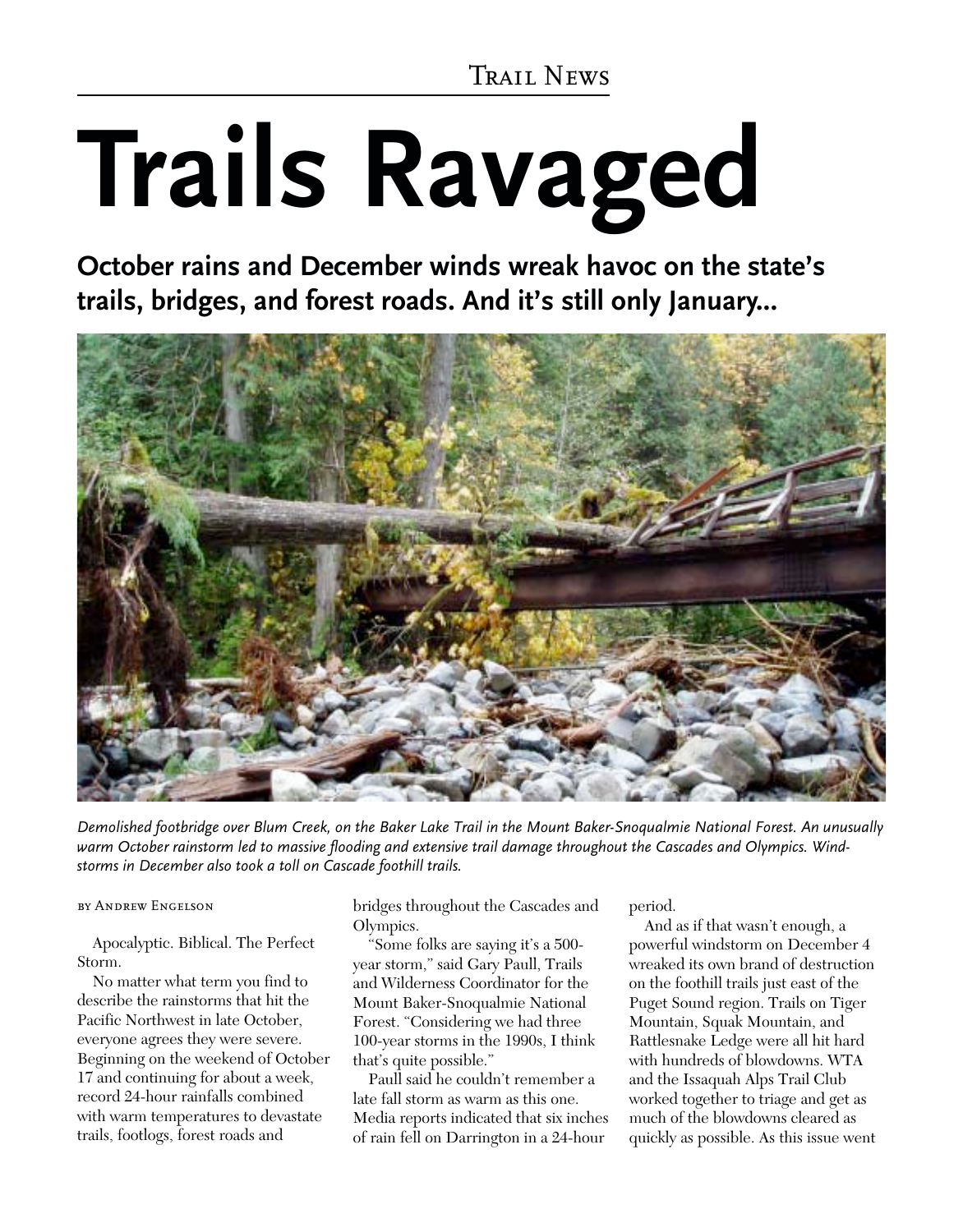

*Floodwaters rage in the Sauk River. At the flood's peak, flows topped 100,000 cubic feet per minute. Usual flow is around 3,250 cfpm.*

# **What You Can Do to Help**

#### **Sign up for a trail maintenance crew.**

As reports continue to come in, WTA is adding additional trail maintenance trips to cope with storm damage.

#### **File a trip report.**

Log on to www.wta.org and describe current trail conditions. Both WTA and the various land managers use WTA's trip reports to assess trail damage. Be specific: where are footlogs out? How big approximately are the blown-down trees? How many are there?

#### **Become a member. Donate.**

If you're not already a member of WTA, there's no better time than now. Fixing and maintaining trails takes thousands of hours of volunteer time, but it also takes thousands of dollars. Additional donations beyond your membership help keep additional miles repaired.

#### **Contact your elected representatives.**

Washington Trails Association is currently working with other environmental and recreation groups to decide what supplemental funding may be needed in the spring. Your legislators need to know the seriousness of the problem, and the need for quick action. It only takes a few minutes to pen a quick letter or email.

to press closures were still in effect at Adventure Trail, Section Line Trail, Poo Poo Point Trail, Kees Big Tree Trail, and Swamp Trail.

The October storm and floods hammered the Cascades. Particularly hard hit was the Darrington Ranger District on the Mount BakerSnoqualmie National Forest. According to Gary Paull, "a lot of bridges are gone, many of which we replaced in the last ten to fifteen years."

Among the victims: Kennedy Hot Springs near Glacier Peak is now completely buried under mud and rocks. The Pacific Crest Trail sus-

tained heavy damage, with major stetches of trail missing at the Suiattle River, Sitkum Creek, and Mill Creek. No footbridges survive on the PCT from Red Pass to Miners Creek. The Skyline bridge, a major crossing over the Suittle River on the PCT, is completely lost. Next season, throughhikers may have to divert to the east side of Glacier Peak.

The Whitechuck and Suiattle River Roads, which lead to many popular trailheads, sustained heavy damage, as did the Mountain Loop Highway, which is closed from Barlow Pass to Bedal Campground. In the North Cascades, the Cascade River Road and Upper Stehekin Valley sustained considerable damage. The North Cascades Highway had its earliest seasonal closure ever because of numerous slides, including one just east of the town of Diablo.

In the Olympics, the Hoh River, Queets, Sol Duc, and various Quinault Lake Roads all sustained damage. The Hoh and Quinault have been repaired, and as this issue went to press, the Queets and Sol Duc Roads are still closed. The Graves Creek Road out of Quinault was also closed because of flood damage.

At Mount Rainier National Park, Sunshine Point Campground was closed because of flooding, while all the footbridges on the Wonderland Trail between Cougar Rock and Narada Falls were washed out. Damage was also sustained in the Carbon River, Comet Falls, and Carter Falls areas.

In the high country, the extent of the damage won't be known until the spring melt-out. Judging by the early reports, it's bound to be a busy year for trail repair.

The Forest Service has conservatively estimated damage to trails and roads might top \$10 million across the state. The Forest Service, National Park Service, and Washington State Department of Natural Resources are all making presentations to the

*continued on the next page...*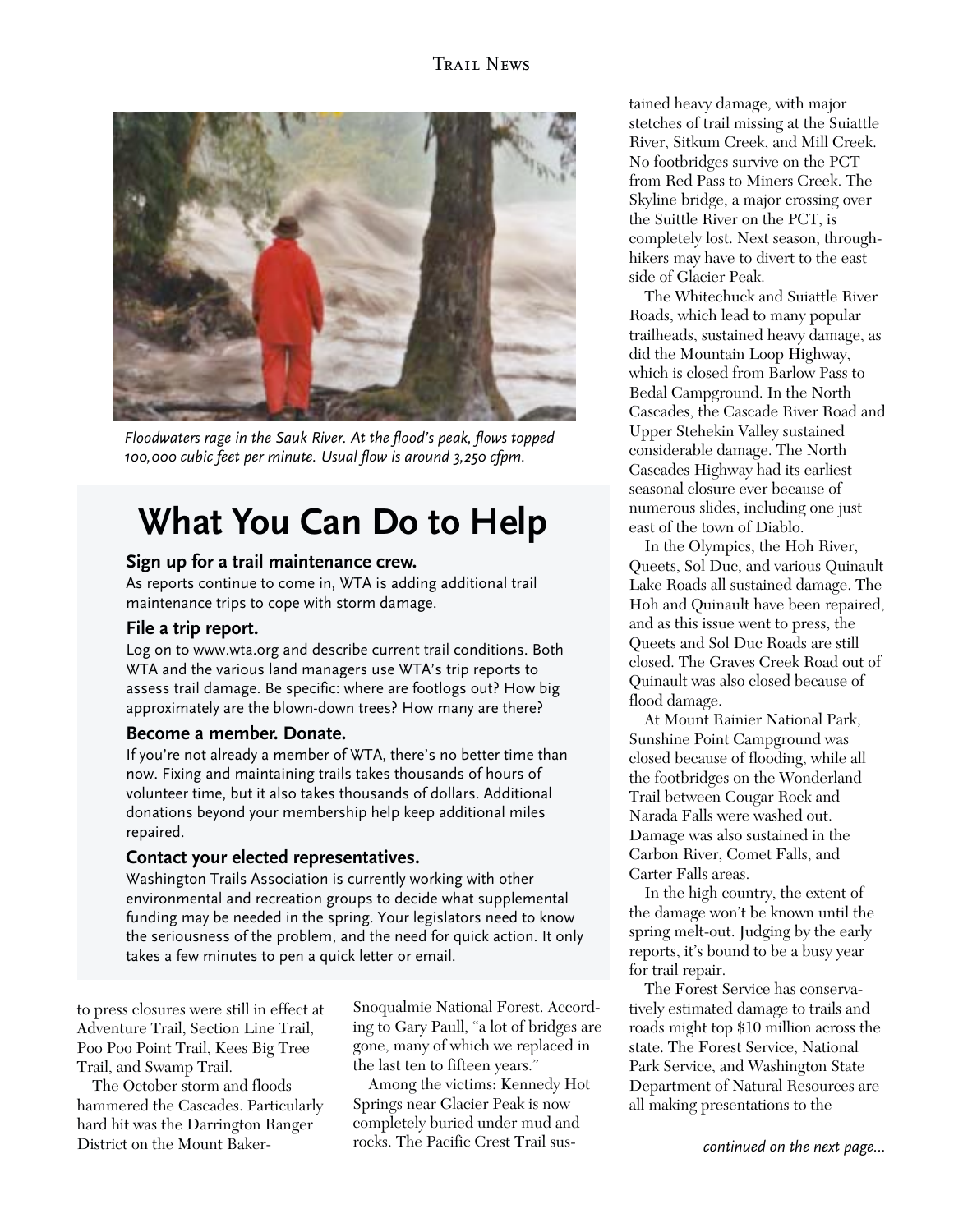Federal Emergency Management Agency (FEMA) to pursue emergency road and trail repair funding. Forest officials recently briefed the state's congressional delegation on the extent of the damage. Once FEMA has made its funding decisions in early 2004, WTA will consider whether or not to ask the Congressional delegation to pursue additional funds in the spring.

"In a single day, last week's storm set us back years, said WTA Executive Director Elizabeth Lunney. "It's like working for years to pay off your mortgage, only to see your home destroyed the day before your last payment."

One of the most impressive facts in a recent PowerPoint presentation given by Gary Paull concerned the Sauk River. The river, which in fall normally runs at 3,250 cubic feet per second, peaked at over 100,000 cfps on the night of October 22.

"I've heard mention that some of these floods may be the result be what geologists call a 'jokulhlaup,'" said Paull. Pronounced "yokolowp," that's a geological term for a glacial outburst flood. The word has its origins in Iceland, and describes conditions when a substantial quantity of glacial meltwater is suddenly released.

Jokulhlaup. Deluge. Torrential downpour. Call it what you want, October's floods and December's winds will have a profound impact on trails throughout the state next season. As always, call ahead to ranger district stations or check trip reports on www.wta.org before you head out. And if you've never been out on a trail crew, 2004 might be a very good year to start.

*Top Right: bridge washed out on the Lost River Trail, Olympic National Park. The price tag for road and trail damage in the state could easily top \$10 million.*

*Bottom Right: An enormous slump on a stretch of Whitechuck Trail 643, Darrington Ranger District, Mount Baker-Snoqualmie National Forest. Closures on the Pacific Crest Trail could divert hikers around the east flank of Glacier Peak next season.*

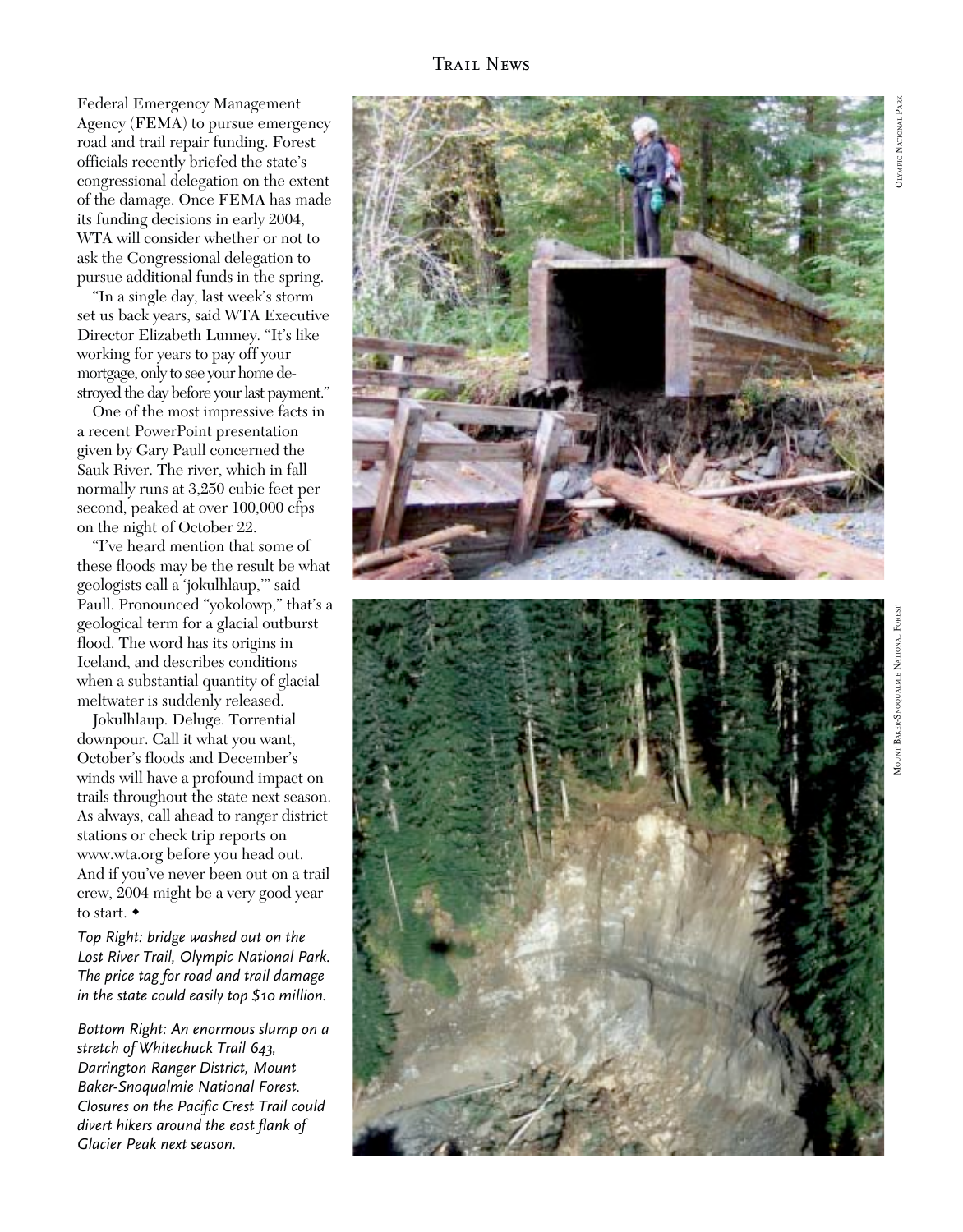

*Forest Service roads were also hard hit. This bridge on Whitechuck River Road #23 was demolished during an unusually warm October rainstorm. The road, which has been shut down indefinitely, leads to such popular areas as Kennedy Hot Springs (which is now buried beneath rock and mud).*

# **NOVA Committee Recommends Funding Changes to Legislature**

#### By Jonathan Guzzo

After months of intense discussion and negotiation, the NOVA Advisory Committee has reached consensus! If enacted into legislation, these changes to could dramatically increase the amount of money available to non-motorized recreation in Washington.

Since September, a group of representatives from the hiking, mountain-biking, ORV, and equestrian communities has been meeting with legislators and Park and Forest managers to discuss changes to Washington's NonHighway and OffRoad Vehicle Activity (NOVA) program. After

eight meetings, the committee has arrived at a set of recommendations for the legislature to enact in its upcoming session, which begins this month. The two most important recommendations, as far as hikers are concerned, are as follows:

#### **Expansion of Education and Enforcement grants to nonmotorized activities**

Currently, Education and Enforcement activities—including Leave No Trace education and enforcement of trail regulations—such as permitted uses and resource protection—can only be used for motorized activities. One of the agreements reached by the *continued on the next page...*

Committee is that E&E dollars should be spent on such things as Wilderness rangers and occasional police patrols of trailhead parking lots. Many high-country lakes and meadows are polluted and scarred by inappropriate camping; more NOVA funds for backcountry rangers in non-motorized areas could make a significant difference in these heavily impacted areas.

#### **Reallocation of NOVA Grant Funds**

As the NOVA Fuel Use Study reflected, 50 percent of revenues